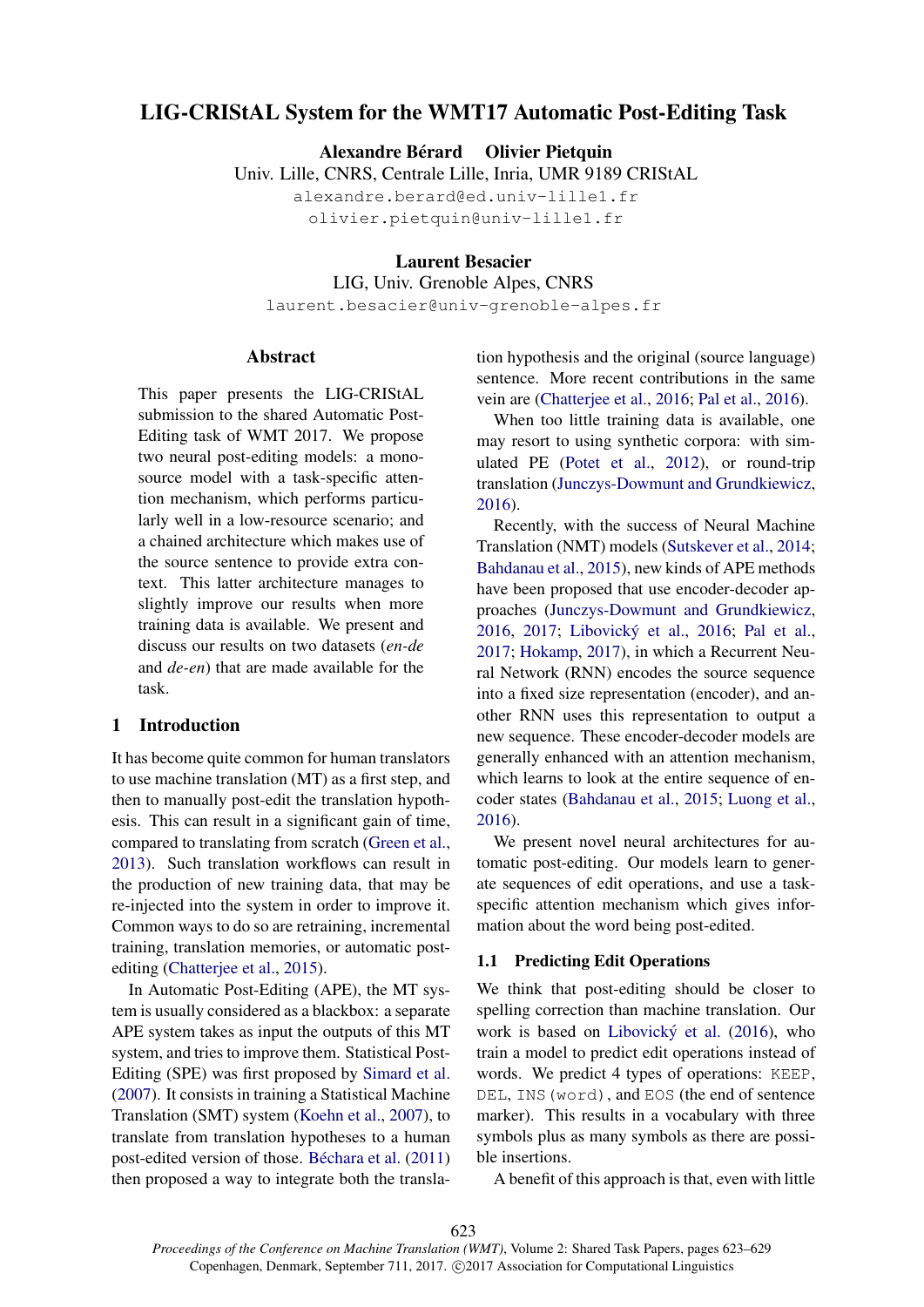training data, it is very straightforward to learn to output the translation hypothesis as is (MT baseline). We want to avoid a scenario where the APE system is weaker than the original MT system and only degrades its output. However, this approach also has shortcomings, that we shall see in the remainder of this work.

Example If the MT sequence is "The cats is grey", and the output sequence of edit ops is "KEEP DEL INS(cat) KEEP KEEP INS(.)", this corresponds to doing the following sequence of operations: keep "The", delete "cats", insert "cat", keep "is", keep "grey", insert "." The final result is the postedited sequence "The cat is grey ."

We preprocess the data to extract such edit sequences by following the shortest edit path (similar to a Levenshtein distance, without substitutions, or with a substitution cost of  $+\infty$ ).

## 1.2 Forced Attention

State-of-the-art NMT systems (Bahdanau et al., 2015) learn a global attention model, which helps the decoder look at the relevant part of the input sequence each time it generates a new word. It is defined as follows:

$$
attn_{global}(\mathbf{h}, s_t) = \sum_{i=1}^{A} a_i^t h_i \qquad (1)
$$

$$
a_i^t = softmax(e_i^t) \qquad (2)
$$

$$
e_i^t = v^T \tanh(W_1 h_i + W_2 s_t + b_2) \tag{3}
$$

where  $s_t$  is the current state of the decoder,  $h_i$  is the i<sup>th</sup> state of the encoder (corresponding to the  $i<sup>th</sup>$  input word). A is the length of the input sequence.  $W_1$ ,  $W_2$  and  $b_2$  are learned parameters of the model. This attention vector is used to generate the next output symbol  $w_t$  and to compute the next state of the decoder  $s_{t+1}$ .

However, we don't predict words, but edit operations, which means that we can do stronger assumptions as to how the output symbols align with the input. Instead of a soft attention mechanism, which can look at the entire input and uses the current decoder state  $s_t$  to compute soft weights  $a_i$ ; we use a hard attention mechanism which directly aligns  $t$  with  $i$ . The attention vector is then  $attn_{forced}(h, s_t) = h_i.$ 

The  $t \rightarrow i$  alignment is pretty straightforward:  $i$  is the number of KEEP and DEL symbols in the decoder's past output  $(w_1, \ldots, w_{t-1})$  plus one.

| Task  | Train                | Dev  | Test<br>2016 | Extra      |
|-------|----------------------|------|--------------|------------|
| en-de | 23k<br>$(12k + 11k)$ | 1000 | 2000         | 500k<br>4M |
| de-en | 24k                  | 1000 | none         | none       |

Table 1: Size of each available corpus (number of SRC, MT, PE sentence tuples).

Following the example presented earlier, if the decoder's past output is "KEEP DEL INS(cat)", the next token to generate is naturally aligned with the third input word  $(i = 3)$ , i.e., we've kept "The" and replaced "cats" with "cat". Now, we want to decide whether we keep the third input word "is", delete it, or insert a new word before it.

If the output sequence is too short, i.e., the end of sentence marker EOS is generated before the pointer  $i$  reaches the end of the input sequence, we automatically pad with KEEP tokens. This means that to delete a word, there must always be a corresponding DEL symbol. This ensures that, even when unsure about the length of the output sequence, the decoder remains conservative with respect to the sequence to post-edit.

#### 1.3 Chaining Encoders

The model we proposed does not make any use of the source side SRC. Making use of this information is not very straightforward in our framework. Indeed, we may consider using a multi-encoder architecture (Zoph and Knight, 2016; Junczys-Dowmunt and Grundkiewicz, 2017), but it does not make much sense to align an edit operation with the source sequence, and such a model struggles to learn a meaningful alignment.

We propose a chained architecture, which combines two encoder-decoder models (see fig. 1). A first model SRC  $\rightarrow$  MT, with a global attention mechanism, tries to mimic the translation process that produced MT from SRC. The attention vectors of this first model summarize the part of the SRC sequence that led to the generation of each MT token. A second model  $MT \rightarrow OP$  learns to post-edit and uses a forced attention over the MT sequence, as well as the attention vectors over SRC computed by the first system. Both models are trained jointly, by optimizing a sum of both losses.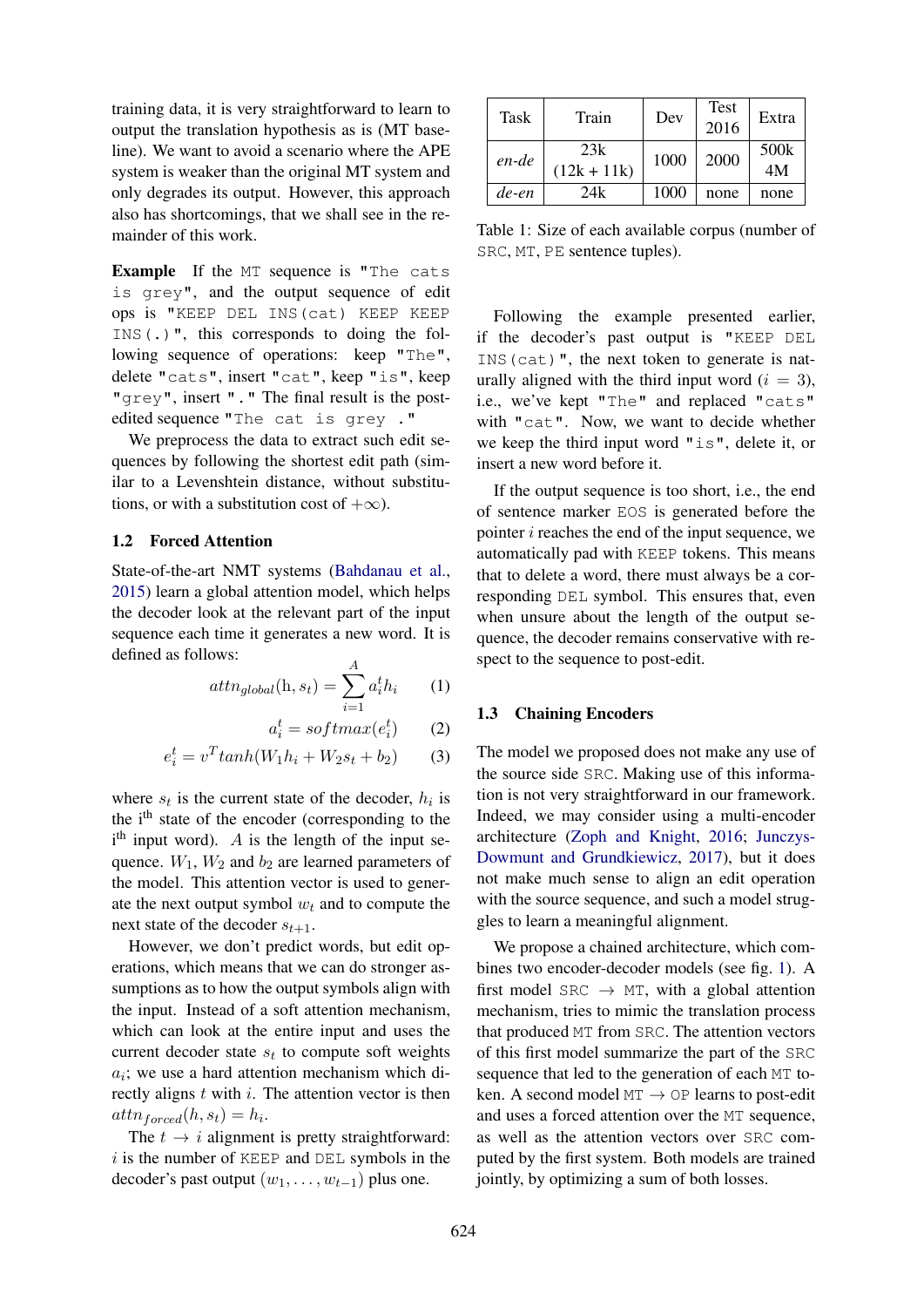

Figure 1: There are two bidirectional encoders that read the SRC and MT sequences. We maximize two training objectives: a translation objective (SRC  $\rightarrow$  MT) and a post-editing objective ( $MT \rightarrow OP$ ). The OP decoder does a forced alignment with the MT encoder  $(t \rightarrow i)$ , and uses the corresponding global attention context  $c_i$  over SRC:  $c_i' = tanh(H_1c_i + H_2h_i' + b')$ . The MT decoder and MT encoder share the same embeddings.

#### 2 Experiments

This year's APE task consists in two sub-tasks: a task on English to German post-editing in the IT domain (*en-de*), and a task on German to English post-editing in the medical domain (*de-en*). Table 1 gives the size of each of the corpora available. The goal of both tasks is to minimize the HTER (Snover et al., 2006) between our automatic post-editing output, and the human post-editing output.

The *en-de 23k* training set is a concatenation of last year's *12k* dataset, and a newly released *11k* dataset. A synthetic corpus was built and used by the winner of last year's edition (Junczys-Dowmunt and Grundkiewicz, 2016), and is available this year as additional data (*500k* and *4M* corpora).

For the *en-de* task, we limit our use of external data to the 500k corpus. For the *de-en* task, we built our own synthetic corpus, using a technique similar to (Junczys-Dowmunt and Grundkiewicz, 2016).

#### 2.1 Synthetic Data

Desiderata We used similar data selection techniques as Junczys-Dowmunt and Grundkiewicz (2016), applied to the *de-en* task. However, we are very reticent about using as much parallel

data as the authors did. We think that access to such amounts of parallel data is rarely possible, and the round-trip translation method they used too cumbersome and unrealistic. To show a fair comparison, this paper should show APE scores when translating from scratch with an MT system trained with all this parallel data.

To mitigate this, we decided to limit our use of external data to monolingual English (*commoncrawl*). So, the only parallel data we use is the *de-en* APE corpus.

PE side Similarly to Junczys-Dowmunt and Grundkiewicz (2016) we first performed a coarse filtering of well-formed sentences of commoncrawl. After this filtering step, we obtained about 500M lines. Then, we estimated a trigram language model on the PE side of the APE corpus, and sorted the 500M lines according to their logscore divided by sentence length. We then kept the first 10M lines. This results in sentences that are mostly in the medical domain.

MT and SRC sides Using this English corpus, and assuming its relative closeness to the PE side of the APE corpus, we now need to generate SRC and MT sequences. This is where our approach differs from the original paper.

Instead of training two SMT systems  $PE \rightarrow$ SRC and SRC  $\rightarrow$  MT on huge amounts of parallel data, and doing a round-trip translation of the monolingual data, we train two small  $PE \rightarrow$  SRC and  $PE \rightarrow MT$  Neural Machine Translation systems on the APE data only.

An obvious advantage of this method is that we do not need external parallel data. The NMT systems are also fairly quick to train, and evaluation is very fast. Translating 10M lines with SMT can take a very long time, while NMT can translate dozens of sentences at once on a GPU.

However, there are strong disadvantages: for one, our SRC and MT sequences have a much poorer vocabulary as those obtained with roundtrip translation (because we only get words that belong to the APE corpus). Yet, we hope that the richer target (PE) may help our models learn a better language model.

TER filtering Similarly to Junczys-Dowmunt and Grundkiewicz (2016), we also filter the triples to be close to the real PE distribution in terms of TER statistics. We build a corpus of the *500k* closest tuples. For each tuple in the real PE corpus,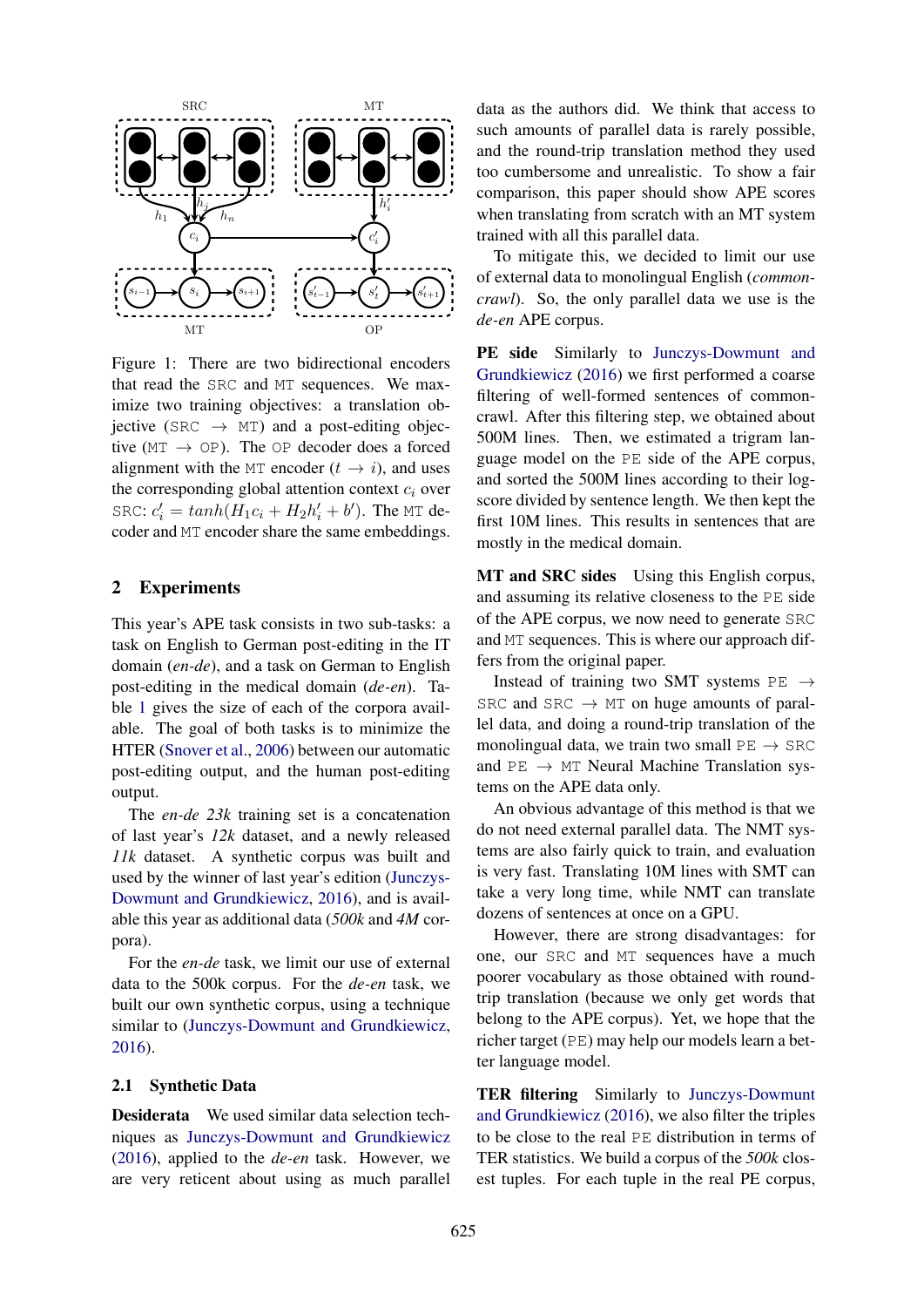| Token        | Count  | Percentage |  |  |
|--------------|--------|------------|--|--|
| KEEP         | 326581 | 66.9%      |  |  |
| DEL          | 76725  | $15.7\%$   |  |  |
| $\mathbf{u}$ | 5170   | $1.1\%$    |  |  |
| $\mathbf{r}$ | 3249   | 0.7%       |  |  |
| die          | 2461   | $0.5\%$    |  |  |
| der          | 1912   | $0.4\%$    |  |  |
| zu           | 1877   | $0.4\%$    |  |  |
| werden       | 1246   | $0.3\%$    |  |  |
| <b>KEEP</b>  | 18367  | 90.4%      |  |  |
| DEL          | 801    | $3.9\%$    |  |  |
| $\mathbf{u}$ | 199    | $1.0\%$    |  |  |
| $\mathbf{I}$ | 130    | $0.6\%$    |  |  |
| $\mathbf{r}$ | 93     | $0.5\%$    |  |  |
| zu           | 63     | $0.3\%$    |  |  |
| werden       | 37     | $0.2\%$    |  |  |
| wird         | 30     | $0.1\%$    |  |  |

Table 2: Top 8 edit ops in the target side of the training set for *en-de* (top), and most generated edit ops by our primary  $(500k + 23k)$  system on dev set (bottom).

we select a random subset of *1000* tuples from the synthetic corpus and pick the tuple whose euclidean distance with the real PE tuple is the lowest. This tuple cannot be selected again. We loop over the real PE corpus until we obtain a filtered corpus of desirable size (*500k*).

#### 2.2 Experimental settings

We trained mono-source forced models, as well as chained models for both APE tasks. We also trained mono-source models with a global attention mechanism, similar to (Libovický et al., 2016) as a measure of comparison to our forced models.

For *en-de*, we trained two sets of models (with the same configuration) on the 12k train set (to compare with 2016 competitors), and on the new (23k) train set.

The encoders are bidirectional LSTMs of size 128. The embeddings have a size of 128. The first state of the decoder is initialized with the last state of the forward encoder (after a non-linear transformation with dropout). Teacher forcing is used during training (instead of feeding the previous generated output to the decoder, we feed the ground truth). Like Bahdanau et al. (2015), there is a maxout layer before the final projection.

We train our models with pure SGD with a batch size of 32, and an initial learning rate of 1.0.

We decay the learning rate by 0.8 every epoch for the models trained with real PE data, and by 0.5 every half epoch for the models that use additional synthetic data. The models are evaluated periodically on a *dev* set, and we save checkpoints for the best TER scores.

We manually stop training when TER scores on the dev set stop decreasing, and use the best checkpoint for evaluation on the test set (after about 50k steps for the small training sets, and 120k steps for the larger ones).

Unlike Junczys-Dowmunt and Grundkiewicz (2016), we do not use subword units, as we found them not to be beneficial when predicting edit operations. For the larger datasets, our vocabularies are limited to the 30,000 most frequent symbols.

Our implementation uses TensorFlow (Abadi et al., 2015), and runs on a single  $GPU<sup>1</sup>$ 

## 2.3 Results & Discussion

As shown in table 3, our *forced* (contrastive 1) system gets good results on the *en-de* task, in limited data conditions (*12k* or *23k*). It improves over the MT and SPE baselines, and over the global attention baseline (Libovický et al., 2016). The chained model, which also uses the source sentence, is able to harness larger volumes of data, to obtain yet better results (primary model). However, it lags behind large word-based models trained on larger amounts of data (Junczys-Dowmunt and Grundkiewicz, 2016, 2017; Hokamp, 2017).<sup>2</sup>

Figure 2 compares alignments performed by our attention models. We see that the global attention model struggles to learn a meaningful alignment on a small dataset (12k). When more training data is available (23k), it comes closer to our forced alignment.

We see that our good results on *en-de* do not transfer well to *de-en* (see table 4). The BLEU scores are already very high (about 16 points above those of the *en-de* data, and 10 points above the best APE outputs for *en-de*). This is probably due to the translation direction being reversed (because of its rich morphology, German is a much harder target that English). The results obtained with a vanilla SMT system (SPE) seem to confirm this difficulty.

 $1$ Our source code, and the configurations used in the experiments are available here: https://github.com/ eske/seq2seq/tree/APE

<sup>&</sup>lt;sup>2</sup>More results are published on the web page of the task: http://statmt.org/wmt17/ape-task.html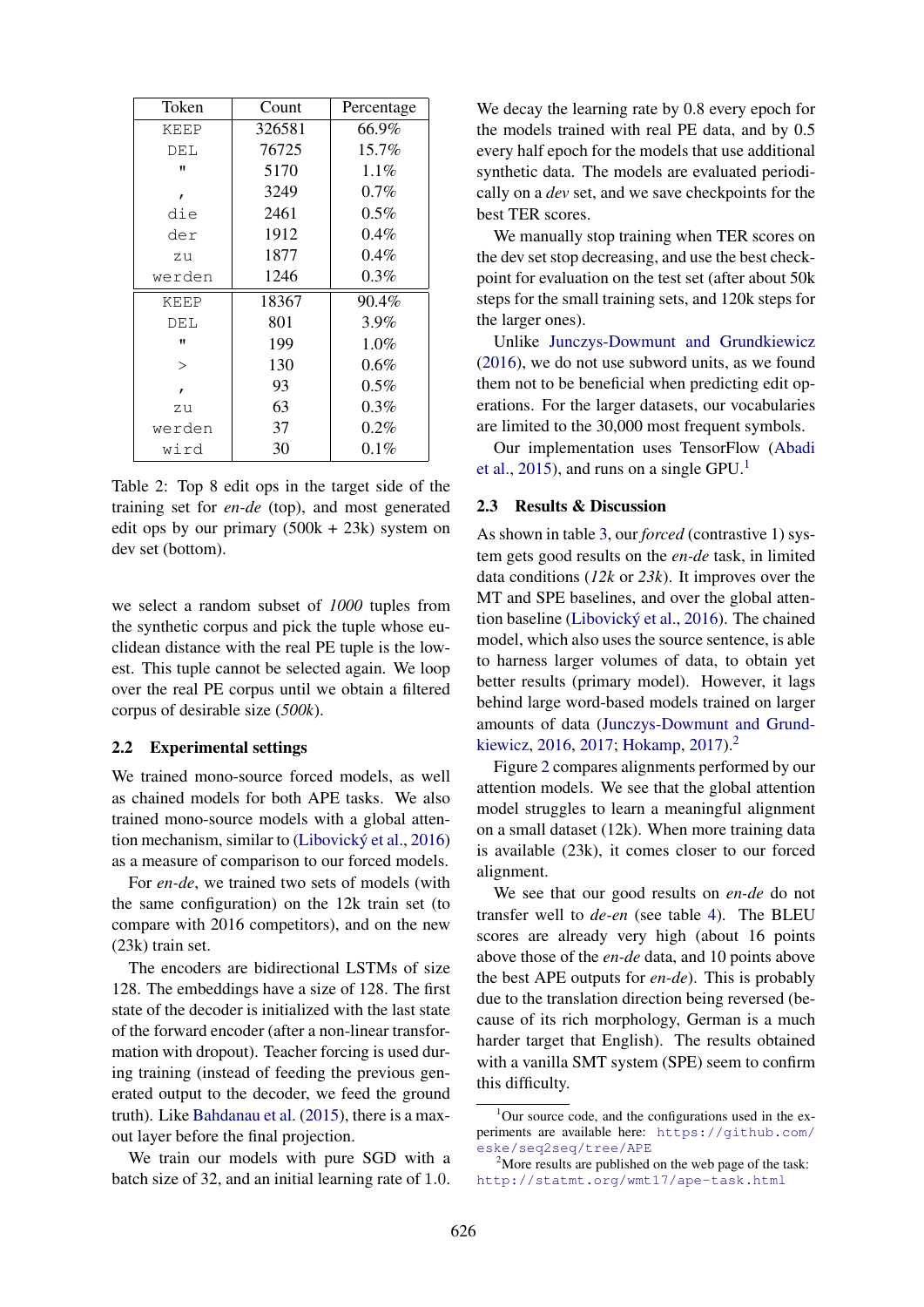| Model                  | PE attention         | Data              | dev   | test 2016  | test $2017$  |       |              |
|------------------------|----------------------|-------------------|-------|------------|--------------|-------|--------------|
|                        |                      |                   |       | <b>TER</b> |              |       | <b>Steps</b> |
| <b>Baseline</b>        |                      | none              | 24.81 | 24.76      | 24.48        | 62.49 |              |
| <b>SPE</b>             |                      | 12k               |       | 24.64      | 24.69        | 62.97 |              |
| <b>Best 2016 (AMU)</b> |                      | $4M + 500k + 12k$ | 21.46 | 21.52      |              |       |              |
| <b>Best 2017 (FBK)</b> |                      | $23k + ?$         |       |            | <b>19.60</b> | 70.07 |              |
| Mono-source            | global               |                   | 24.15 | 24.26      |              |       | 29000        |
|                        | forced (contr. $1$ ) | 12k               | 23.20 | 23.32      | 23.51        | 64.52 | 16600        |
| Chained                | forced (contr. $2$ ) |                   | 23.40 | 23.30      | 23.66        | 64.46 | 23600        |
|                        | forced (primary)     | $500k + 12k$      | 22.77 | 22.94      | 23.22        | 65.12 | 119200       |
| Mono-source            | global               |                   | 23.60 | 23.55      |              |       | 47200        |
|                        | forced (contr. $1$ ) | 23k               | 23.07 | 22.89      | 23.08        | 65.57 | 38800        |
| Chained                | forced (contr. $2$ ) |                   | 22.61 | 22.76      | 23.15        | 64.94 | 50400        |
|                        | forced (primary)     | $500k + 23k$      | 22.03 | 22.49      | 22.81        | 65.91 | 121200       |

Table 3: Results on the *en-de* task. The SPE results are those provided by the organizers of the task (SMT system). The AMU system is the winner of the 2016 APE task (Junczys-Dowmunt and Grundkiewicz, 2016). FBK is the winner of this year's edition. We evaluate our models on *dev* every 200 training steps, and take the model with the lowest TER. The *steps* column gives the corresponding training time (SGD updates). 500k + 12k is a concatenation of the 500k synthetic corpus with the 12k corpus oversampled 20 times. 500k + 23k is a concatenation of 500k with 23k oversampled 10 times.

The only reason why our *de-en* systems are able to not deteriorate the baseline, is that they only learned to do nothing, by producing arbitrarily long sequences of KEEP symbols. Furthermore, we see that the best results are obtained very early in training, before the models start to overfit and deteriorate the translation hypotheses on the dev set (see *steps* column).

The difference between our scores on the *deen* dataset is not statistically significant, therefore we cannot draw conclusions as to which model is the best. Furthermore, it turns out that our models output almost only KEEP symbols, resulting in sequences almost identical to the MT input, which explains why the scores are so close to those of the baseline (see table 5).

Adding substitutions is not particularly useful as it leads to even more data sparsity: it doubles the vocabulary size, and results in less DEL symbols, and less training feedback for each individual insertion.

Future work One major problem when learning to predict edit ops instead of words, is the class imbalance. There are much more KEEP symbols in the training data as any other symbol (see tables 2 and 5). This results in models that are very good at predicting KEEP tokens (*do-nothing* scenario), but very cautious when producing other symbols. This also results in bad generalization as most symbols appear only a couple of times in the training data.

We are investigating ways to get a broader training signal when predicting KEEP symbols. This can be achieved either by weight sharing, or by multi-task training (Luong et al., 2016).

Another direction that we may investigate, is how we obtain sequences of edit operations (from PE data in another form). Our edit operations are extracted artificially by taking the shortest edit path between MT and PE. Yet, this does not necessarily correspond to a plausible sequence of operations done by a human. One way to obtain more realistic sequences of operations, would be to collect finer-grained data from human post-editors: key strokes, mouse movements and clicks could be used to reconstruct the 'true' sequence of edit operations.

Finally, we chose to work at the word level, when a human translator often works at the character level. If a word misses a letter, he won't delete the entire word and write it back. However, working with characters poses new challenges: longer sequences means longer training time, and more memory usage. Also, it is easier to learn semantics with words (a *character embedding* does less sense). Yet, using characters means more training data, and less sparse data, which could be very useful in a post-editing scenario.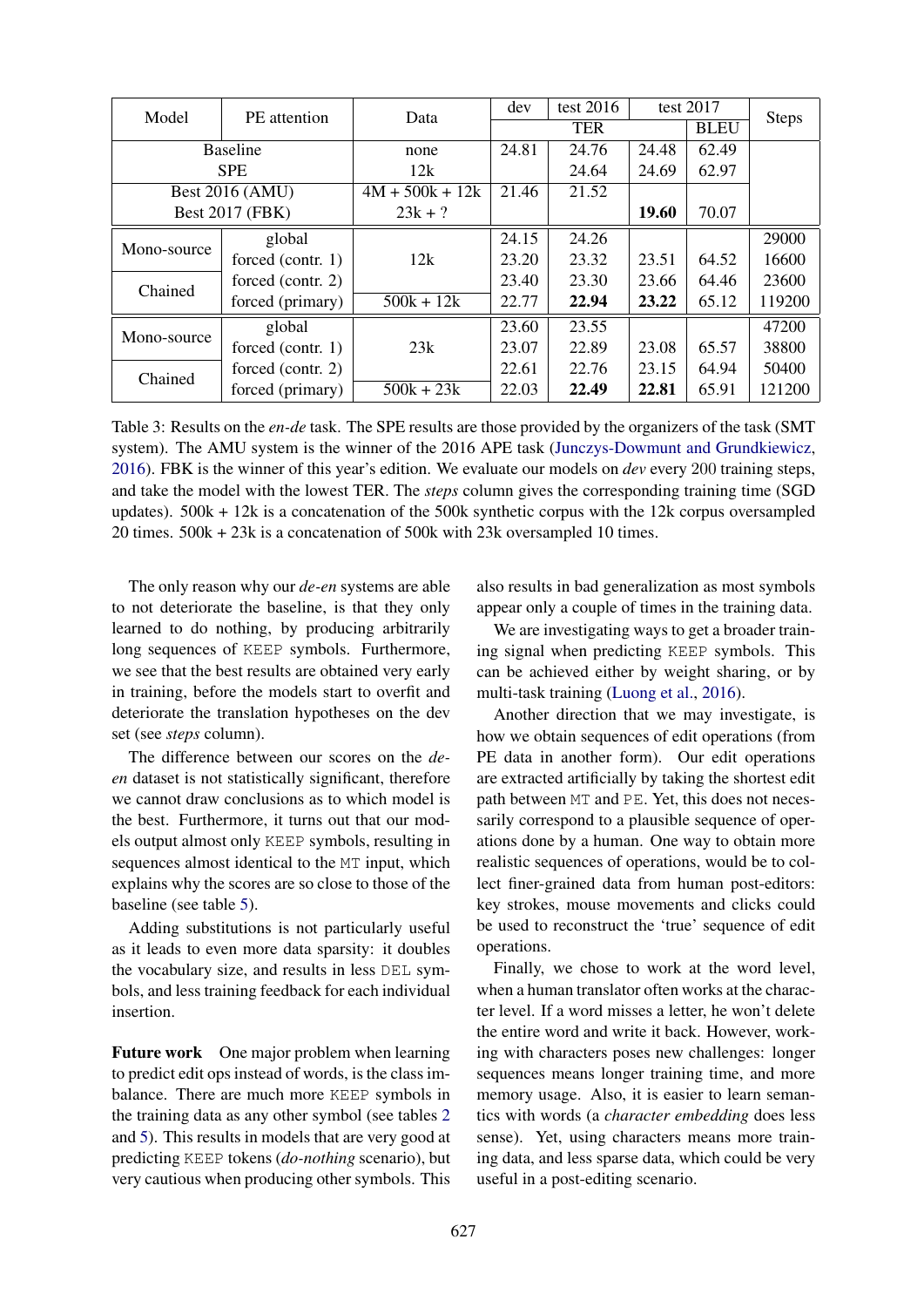| Model                  | PE attention      | Data         | train-dev | dev        |       | test 2017   | <b>Steps</b> |
|------------------------|-------------------|--------------|-----------|------------|-------|-------------|--------------|
|                        |                   |              |           | <b>TER</b> |       | <b>BLEU</b> |              |
| <b>Baseline</b>        |                   | none         | 16.11     | 15.58      | 15.55 | 79.54       |              |
| <b>SPE</b>             |                   | 24k          |           |            | 15.74 | 79.28       |              |
| <b>Best 2017 (FBK)</b> |                   | $24k + ?$    |           |            | 15.29 | 79.82       |              |
| Mono-source            | global            |              | 16.06     | 15.55      |       |             | 5200         |
|                        | forced (contr. 1) | 24k          | 16.05     | 15.57      | 15.62 | 79.48       | 3400         |
| Chained                | forced (contr. 2) |              | 16.02     | 15.63      | 15.68 | 79.35       | 7000         |
|                        | forced (primary)  | $500k + 24k$ | 15.98     | 15.67      | 15.53 | 79.46       | 27200        |

Table 4: Results on the *de-en* task. Because the test set was not available before submission, we used a small part (1000 tuples) of the training set as a *train-dev* set. This set was used for selecting the best models, while the provided dev set was used for final evaluation of our models. The *500k + 24k* corpus is a concatenation of our synthetic corpus with the 24k corpus oversampled 10 times.



Figure 2: Alignments of predicted edit operations (OP) with translation hypothesis (MT), on *en-de* dev set, obtained with different attention models.

| Token        | Count  | Percentage | Token         | Count | Percentage |
|--------------|--------|------------|---------------|-------|------------|
| <b>KEEP</b>  | 382891 | 78.19%     | <b>KEEP</b>   | 17861 | 99.62%     |
| DEL          | 51977  | 10.61%     | DEL           | 52    | 0.29%      |
| the          | 2249   | 0.46%      | <b>UNK</b>    | 4     | 0.02%      |
| $\mathbf{r}$ | 1691   | 0.35%      |               | 3     | 0.02%      |
| οf           | 1620   | 0.33%      | the           | 2     | 0.01%      |
| to           | 1022   | 0.21%      | Have          | 2     | 0.01%      |
| a            | 952    | 0.19%      | Α             |       | 0.01%      |
| in           | 919    | 0.19%      | $\mathcal{P}$ |       | 0.01%      |

Table 5: Top 8 edit ops in the target side of the training set for *de-en* (left), and most generated edit ops by our primary system on train-dev (right).